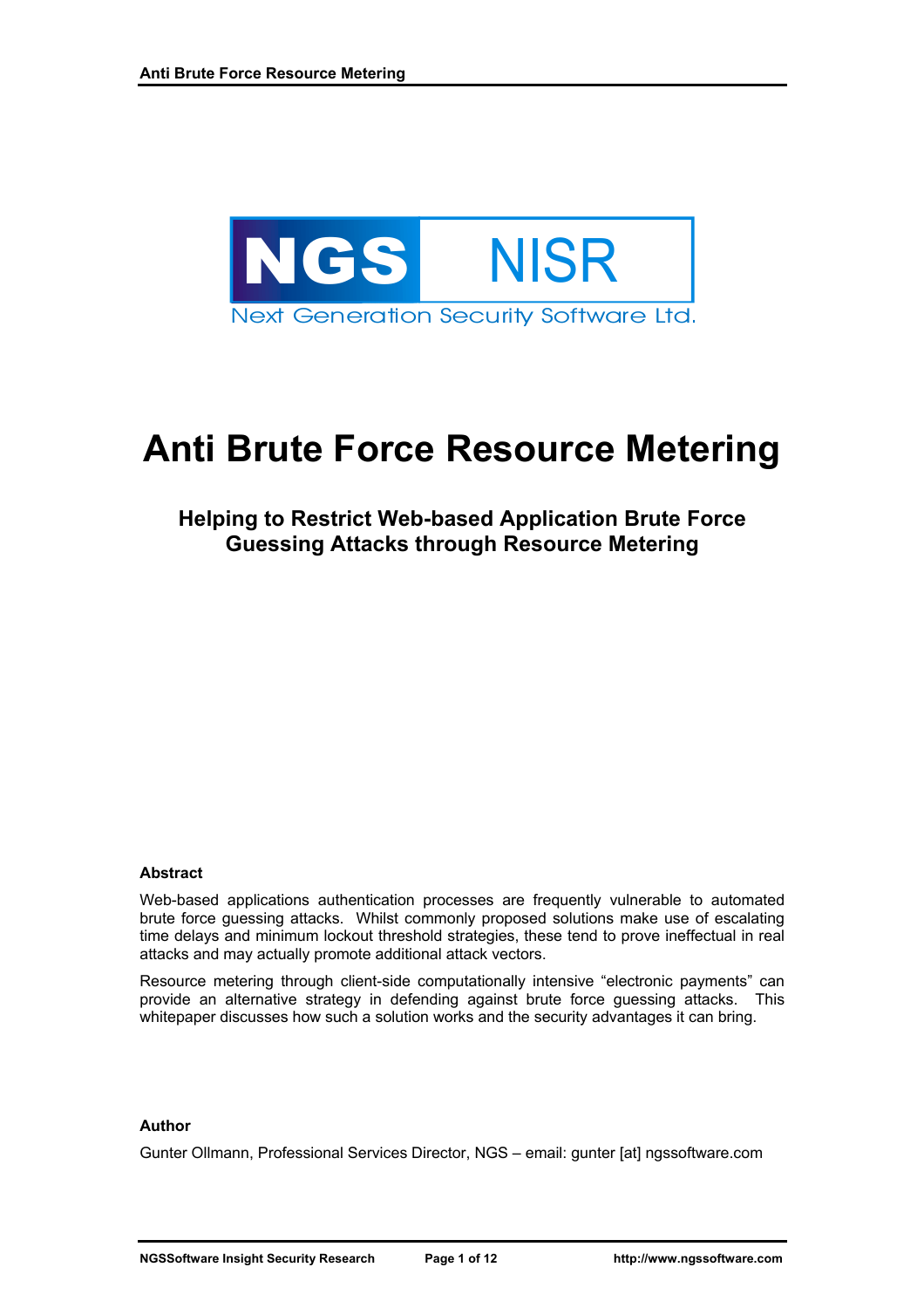| Section 1: |        |                                                      |    |
|------------|--------|------------------------------------------------------|----|
| Section 2: |        |                                                      |    |
|            | 21     |                                                      |    |
|            | 2.2.   |                                                      |    |
|            | 2.2.1  |                                                      |    |
|            | 2.2.2. |                                                      |    |
| Section 3: |        |                                                      |    |
|            | 3 1 I  |                                                      |    |
|            | 3.2.   |                                                      |    |
|            | 3.3.   | Design Decisions with Resource Metering  8           |    |
|            | 3.3.1. |                                                      |    |
|            | 3.3.2. |                                                      |    |
|            | 3.4.   | Resource Metering and Brute Force Attack Vectors  10 |    |
|            | 3.4.1  | Why not use Mandatory Server-side Timeouts? 11       |    |
| Section 4: |        |                                                      |    |
|            | 4.1.   |                                                      | 12 |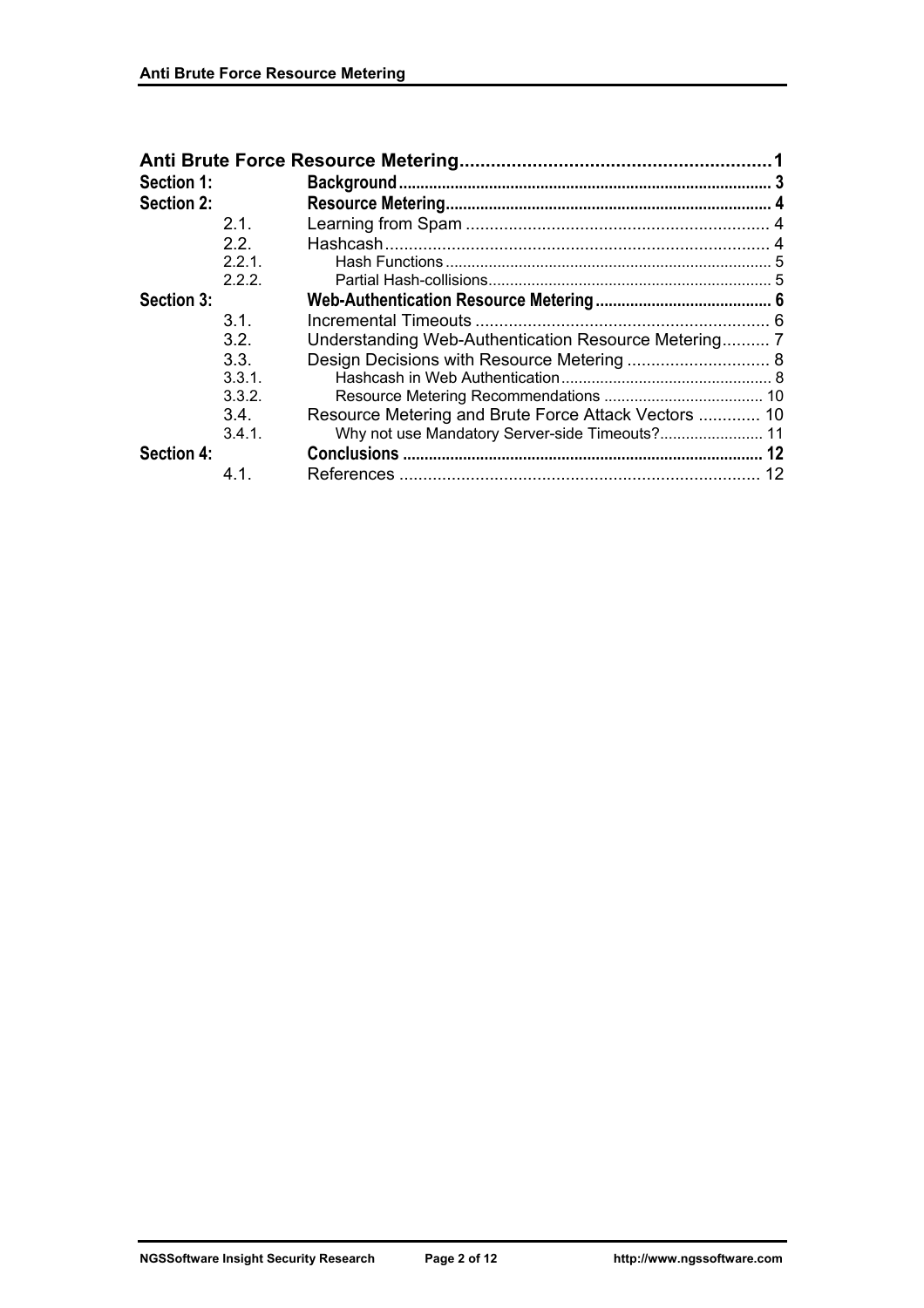# Section 1: **Background**

For most web-based applications that require customers to uniquely identify themselves prior to granting access to key functional aspects of the online system, a solid and reliable authentication process is the primary security barrier. When these applications are providing online services to a large and/or diverse customer base, the authentication process must be able to withstand an increasing number of malicious attack vectors. Poorly designed or implemented authentication processes are easily exposed and as a consequence are likely to result in subsequent exploitation resulting in an increase in adverse public scrutiny and a concomitant decrease in customer confidence.

A critical element to any successful online authentication solution is the way in which account lock-out processes are implemented. In particular, how the application handles an attacker attempting to guess the login credentials of customers and prevents access during automated brute-force guessing attacks. For an attacker, authentication solutions that unintelligently lock-out access to customer accounts after a specific threshold has been reached (typically three attempts) can be easily turned into a highly successful denial of service attack. By quickly reaching the threshold limit of bad password attempts, the attacker can cycle through customer names or account numbers and lock-out each in turn.

The speed at which these attacks can be conducted can be remarkable. It is not uncommon for attackers to conduct as many as 200 login attempts per second over standard DSL connections. In some cases, when applications have very simple single-tier authentication processes and the attacker has good network access to the host, they can achieve many simultaneous parallel connections – rates of between 1500-10,000 login attempts per second can be achieved.

While various solutions for handling authentication processes and account lock-out policy have been suggested in an attempt to manage these attack vectors, it is left to each individual organisation to carefully weigh up the pro's and con's of each option before arriving at a compromise solution.

One frequently considered compromise is to link authentication failures to a specific IP address and to conduct multiple actions based upon this information. Unfortunately, due to the use of ISP proxies and network address translation, it is highly likely that legitimate customers will seek to access an application from behind these devices and that therefore their connections will appear to come from the same IP address. Subsequently, any automated response to block or otherwise inhibit IP addresses associated with an attack may consequently prevent legitimate customers from accessing the application.

However, the use of IP address information as part of an automated defence strategy can still be valuable. Instead of focusing upon the outright blocking of an attackers IP address, organisations may wish to adopt a strategy capable of slowing down an automated attack to such a degree that it becomes an unviable attack vector and therefore forces an attacker to direct their attention to alternative "softer" targets – preferably some other organisation. By requiring an "electronic payment" for each login attempt, the application can enforce a computational overhead (and subsequent time delay) upon the submitting host which can then be used as a form of resource metering. A similar strategy has proved successful in reducing email-based Spam attacks – where the "electronic payment" overhead is referred to as "hashcash".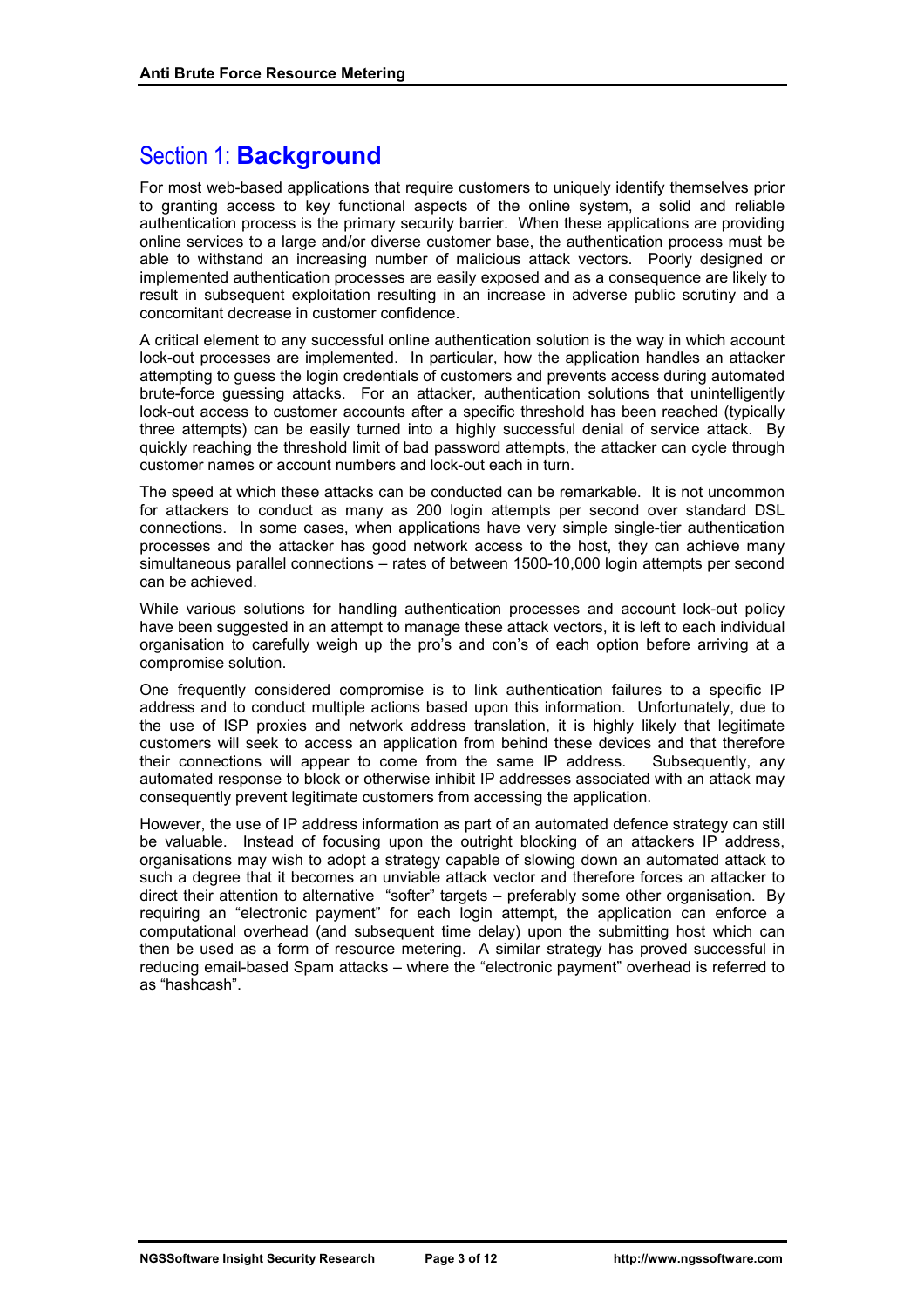# Section 2: **Resource Metering**

Resource metering is a technique designed to restrict the repetition frequency of data submission to an application or host system. The ability to reduce the frequency of data submissions can play an important role in controlling an attacker's ability to conduct an automated brute force guessing attack. To be successful, a resource metering solution should enforce restrictions at the client-side and not consume additional resources at the server-side.

The most practical method of implementing resource metering is through the use of cryptographic hashes. The use of a cryptographic hash in this fashion is sometimes referred to as requiring an "electronic payment" before processing the customer's submission. In essence, the server-side application requires the customer's client to compute a value that is computationally intensive, but easy to validate, before processing the submitted data.

The principles are based upon the fact that there are numerous mathematical problems that are easier to verify than they are to compute. For example, the calculation of square roots of a large number is a complex and processor intensive task – but is easy to validate since:

$$
y = \sqrt{y} \times \sqrt{y}
$$

While the concept of using square root computations sounds appealing, unfortunately computers are very fast and therefore to be conducive to resource metering the number would have to be 1000's of digits long. Given the HTTP medium, it would probably take longer for the transmission of the data than the time taken to compute the values.

# **2.1. Learning from Spam**

Email has been around longer than the web – consequently there are a number of security solutions that have had a longer gestation period in which to mature and prove their worth. The implementation of resource metering in the fight against email-based Spam has already proven to positively reduce the success of these automated intrusions – normally resulting in Spammers seeking softer or alternative targets.

The most important resource metering solution within the SMTP domain is commonly referred to as "hashcash". By requiring the attacker's email agent to conduct a computationally intensive process as part of each email submission, the spammer incurs a delay with each email delivery and greatly reduces the effectiveness of their intrusion. Whilst not completely eliminating the threat, "hashcash" helps to restrict the flow of Spam and can force the malicious spammer to seek a more vulnerable system.

Borrowing heavily from the concept of "hashcash" within email services, it is a relatively simple process to include a similar level of resource metering within a web-based applications authentication process – the purpose being to greatly reduce the effectiveness of an automated brute force guessing attack.

# **2.2. Hashcash**

Originally proposed by Cynthia Dwork and Moni Naor in 1992, and independently invented in May 1997 by Adam Back, the concept of hashcash was introduced as a way of installing a resource metering solution (referred to as an "electronic payment") capable of throttling the systematic abuse of services such as email and anonymous re-mailers.

As mentioned previously, there are a number of mathematical problems that are far easier to verify than they are to initially compute. "Hashcash" makes use of a mathematical principle called "partial hash-collisions". These partial hash-collisions require smaller variables than those required for the equivalent resource metering by square root calculations (making them more convenient for inclusion in server responses), are substantially faster to verify, and often simpler to program.

"Hashcash" traditionally computes hash-collisions based upon the email recipients address, date and some random seed data.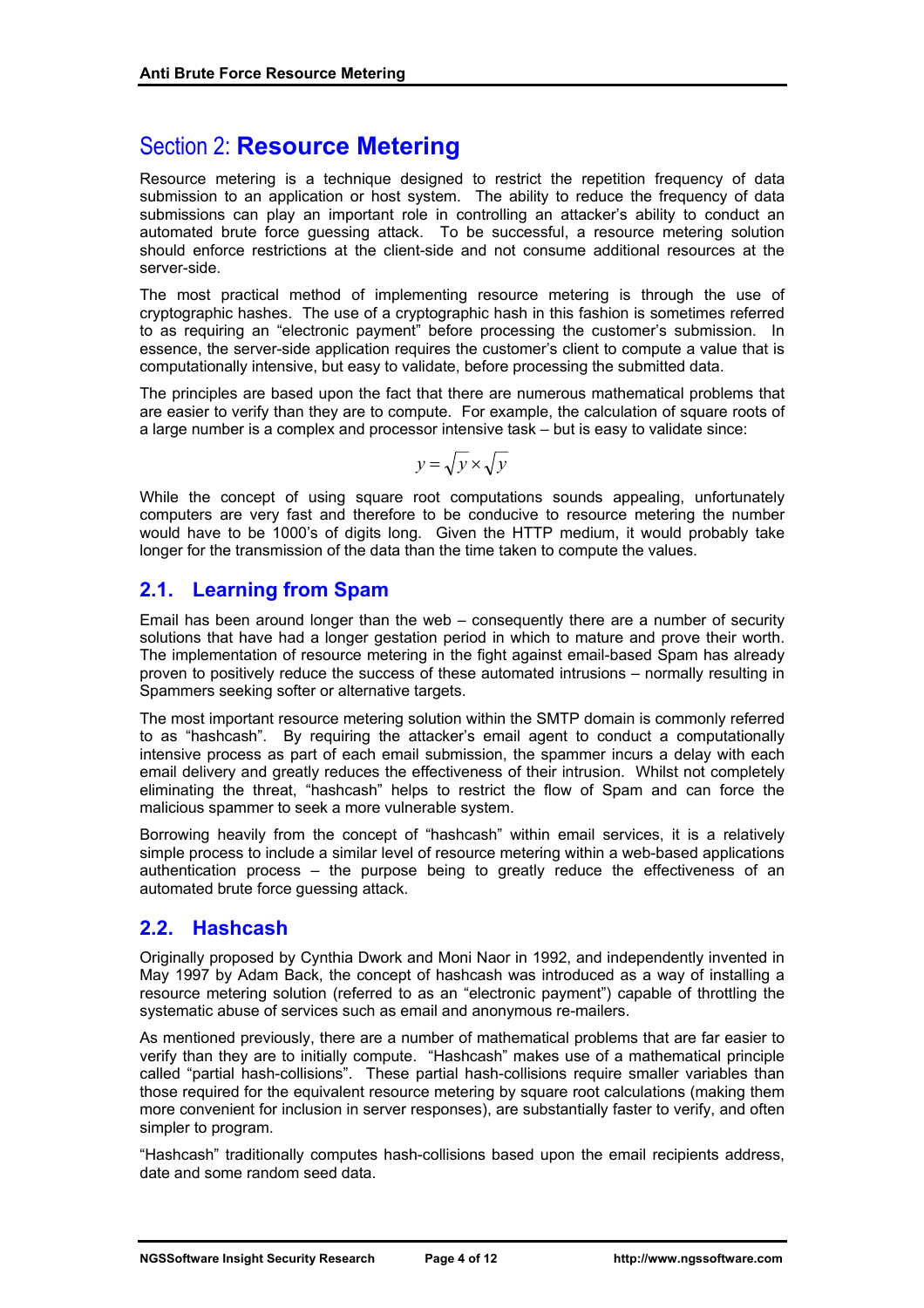## **2.2.1. Hash Functions**

A hash function is a one-way cryptographic function that transforms a string of characters, usually into a shorter fixed-length value or key, based upon the assumption that it is extremely difficult and time consuming to find two strings capable of producing the same output. Given a change in the input string, the resultant hash also changes. Common hash functions include MD5 and SHA-1. "Hashcash", as implemented in numerous anti-spam email solutions, makes use the SHA-1 hash function.

Hash functions such as SHA-1 have been designed to be collision resistant – i.e. two distinct input strings should not produce that same hash value. In fact, the SHA-1 cryptographic function is not expected to result in the same hash result for two distinct input strings for  $2^{160}$ different values.

## **2.2.2. Partial Hash-collisions**

In theory, calculating a full "hash-collision" is computationally infeasible – requiring great computing resources and extended timescales (although shortcut vectors for finding collisions have been announced in the common hashing functions: SHA-0, SHA-1, MD4, MD5, HAVAL-128, and RIPEMD).

"Hashcash" makes use of partial hash-collisions (sometimes referred to as *n*-bit collisions). Instead of requiring the hashed value from one string to be completely the same as the hashed value of a different string (or indeed calculating the same string), only parts of the two hash values need to be identical. By defining how much of the first hash value must match the other, it is possible to control how much computational time must be expended in evaluating a correct answer.

For example, using an online "hashcash" demo supplied by Lapo Luchini and implemented in Java, calculation of the first 21 most significant bits takes around 4 seconds on a 3GHz processor desktop computer – while calculating the first 27 most significant bits takes a little over 2 minutes.

| LAPO.it - HashCash - Mozilla Firefox                                                                  |                                            |          |                       |       |  |  |  |  |  |
|-------------------------------------------------------------------------------------------------------|--------------------------------------------|----------|-----------------------|-------|--|--|--|--|--|
| Edit<br>Bookmarks<br>File<br><b>View</b><br>Go.<br>Tools<br>Help                                      |                                            |          |                       |       |  |  |  |  |  |
| IC.<br>http://www.lapo.it/HashCash.html<br>Go                                                         |                                            |          |                       |       |  |  |  |  |  |
| HashCashDemo                                                                                          |                                            |          |                       |       |  |  |  |  |  |
| HashCashDemo by Lapo Luchini                                                                          |                                            |          |                       | About |  |  |  |  |  |
| Challenge string                                                                                      | 050316                                     | hashcash |                       |       |  |  |  |  |  |
| bits to collide                                                                                       | $\vert$ < $\vert$                          |          | $\mathbb{H}$          | 26    |  |  |  |  |  |
| Expected time                                                                                         | $128$ secs                                 |          | <b>Find collision</b> |       |  |  |  |  |  |
| Hashcash                                                                                              | 27 bits 0:050316:hashcash:KEcf030NCGi      |          |                       |       |  |  |  |  |  |
| Hashcash hash                                                                                         | [000000156C0A04C3873F7655C1F519E95D13828A] |          |                       |       |  |  |  |  |  |
| Download the Java ARchive itself to use it locally or to see source code (and its PGP)<br>signature). |                                            |          |                       |       |  |  |  |  |  |
| Done                                                                                                  |                                            |          |                       |       |  |  |  |  |  |

*Figure 1: Screenshot of a Java-based "hashcash" calculation at http://www.lapo.it/hashcash.html*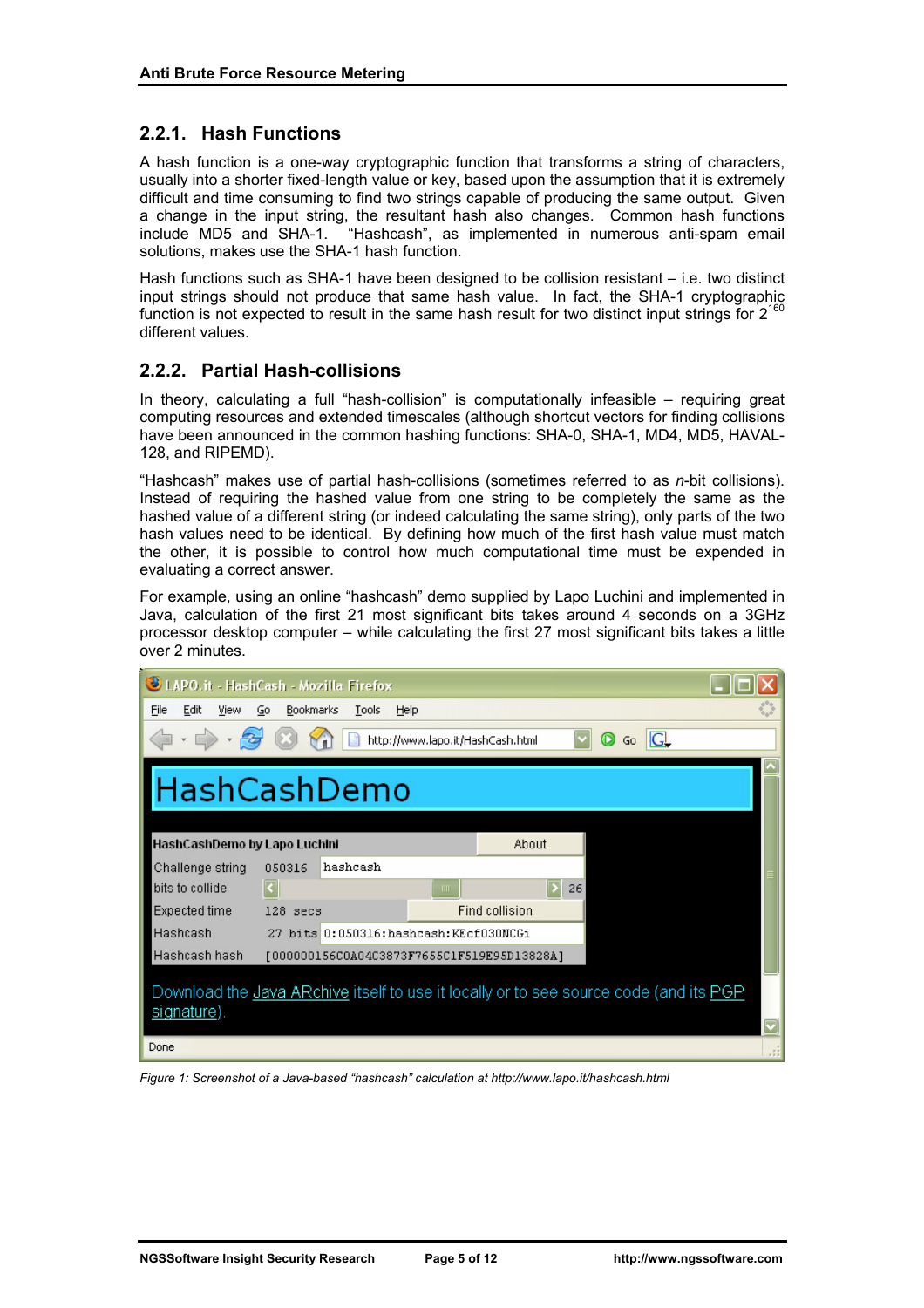# Section 3: **Web-Authentication Resource Metering**

The purpose of introducing an "electronic payment" to the authentication process is to provide a degree of time control over which customers may submit their login credentials to the application server – therefore providing a mechanism for resource metering. Additionally, by forcing a computational overhead to occur at the client-side host, the application server is free to process other application processes.

## **3.1. Incremental Timeouts**

A well-discussed and increasingly popular strategy for handling automated brute force guessing attacks against an application's authentication process is through the use of incremental timeouts. Essentially, with each failed login attempt, the application server takes longer to respond to the attacker (or customer).

Consider an authentication process that requires the customer to fill in their user ID and password on an HTML-based form and submit this data to the application for authentication. If the login credentials are incorrect, the server redirects the customer to the original login page after a couple of seconds telling them that they have failed and must retry. If the customer supplies incorrect login details a second time, the response from the server takes 4 seconds longer – and so on until some maximum threshold is reached (typically no more than 2 minutes). This incremental timeout strategy may be combined with a maximum login attempt threshold – at which, after say 6 incorrect login attempts, the customer account is locked out and no longer available.

There are a number of problems with this incremental timeout strategy:

- **O** The timeouts are typically linked to SessionID's supplied to the client browser when the customer first connects to the application. An attacker can instead reject SessionID's if they become associated with an unacceptable timeout and make a new connection – therefore acquiring a new untainted SessionID without the overhead of a timeout.
- **O** Alternatively, application designers may choose instead to link the incremental timeouts to each unique customer's user ID. Instead of trying to brute force guess the password associated with a specific user ID, the attacker decides upon a fixed password and cycles through user ID's to discover customers that have chosen to use that particular password. In this attack, the attacker is never subjected to any incremental timeouts.
- **•** If the application developer chooses to base their incremental timeout strategy on the connection IP address – it is likely that any legitimate customers attempting to access their own accounts from behind a proxy (AOL and many dial-up ISP's use these) or NAT firewall (many corporate environments implement this) shared with the attacker will be subjected to similarly long timeouts. In addition, it is not uncommon for the proxy servers of large ISP's to be load balanced – meaning that there is no guarantee that the attacker will consistently access the application from the same IP address.
- **•** In a load-balanced environment it is difficult to enforce server response timeouts as the attacker may simply break their connection with one server and establish a new connection with a different server.
- **•** With increasing frequency, attackers are making use of Botnets (essentially numerous home PC's and workstations that have previously been compromised and had Trojan horse software installed on them) to conduct large-scale brute force attacks from multiple sources. Therefore, the attack may be spit up and distributed amongst the numerous hosts of the botnet and not just come from a single IP address source.

However, by using a carefully designed and implemented "electronic payment" resource metering solution, it is possible to utilise a resource metering strategy without being subject to many of the limitations listed above.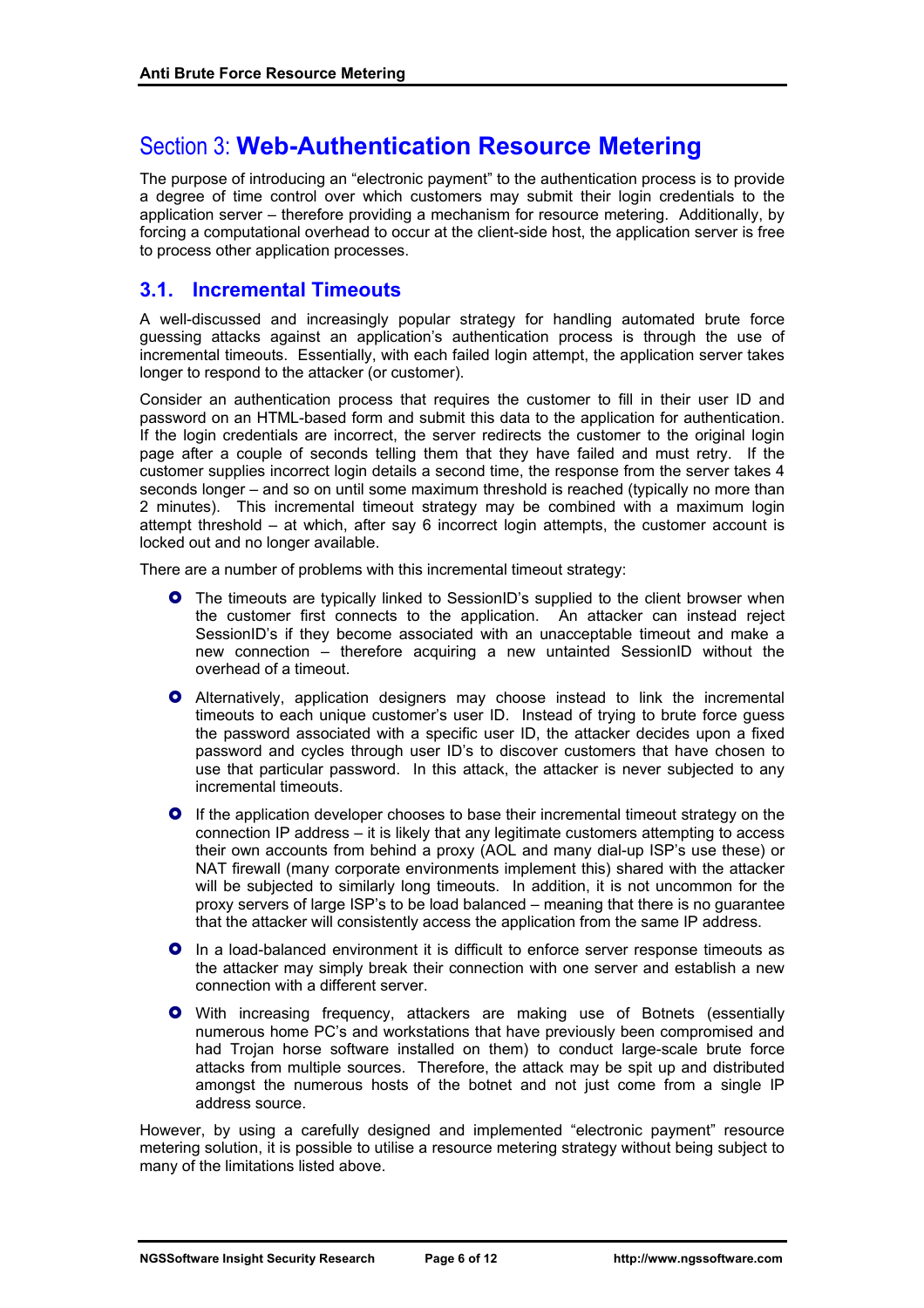## **3.2. Understanding Web-Authentication Resource Metering**

Typically, in order to implement a resource metering solution, it is necessary for the client browser to be capable of performing mathematical functions via a scripting language. Therefore, resource metering cannot be used in the authentication process for web-based applications designed specifically not to require client-side scripting.

In the majority of cases, depending upon the mathematical routine(s) used to create the "electronic payment", any popular client-side language may be used (e.g. Java, JavaScript and VBScript).

The sequence of events in this process is:

- 1. The client browser requests the application login page,
- 2. The server sends the HTML login page which also contains the JavaScript mathematical routine necessary for calculating the "electronic payment" and any necessary computational values. Alternatively the mathematical routine could be held in a separate downloadable JavaScript file (\*.js).
- 3. The client browser then renders the HTML page, presents the login page to the customer, and prompts them to supply their authentication credentials.
- 4. Once completed, the customer clicks the "submit" button at which stage the JavaScript computational routines are executed and the "electronic payment" is calculated.
- 5. The client browser then submits this calculated value along with their authentication credentials.
- 6. The server first validates the calculated value and, if the value is correct, proceeds to process the submitted login credentials.

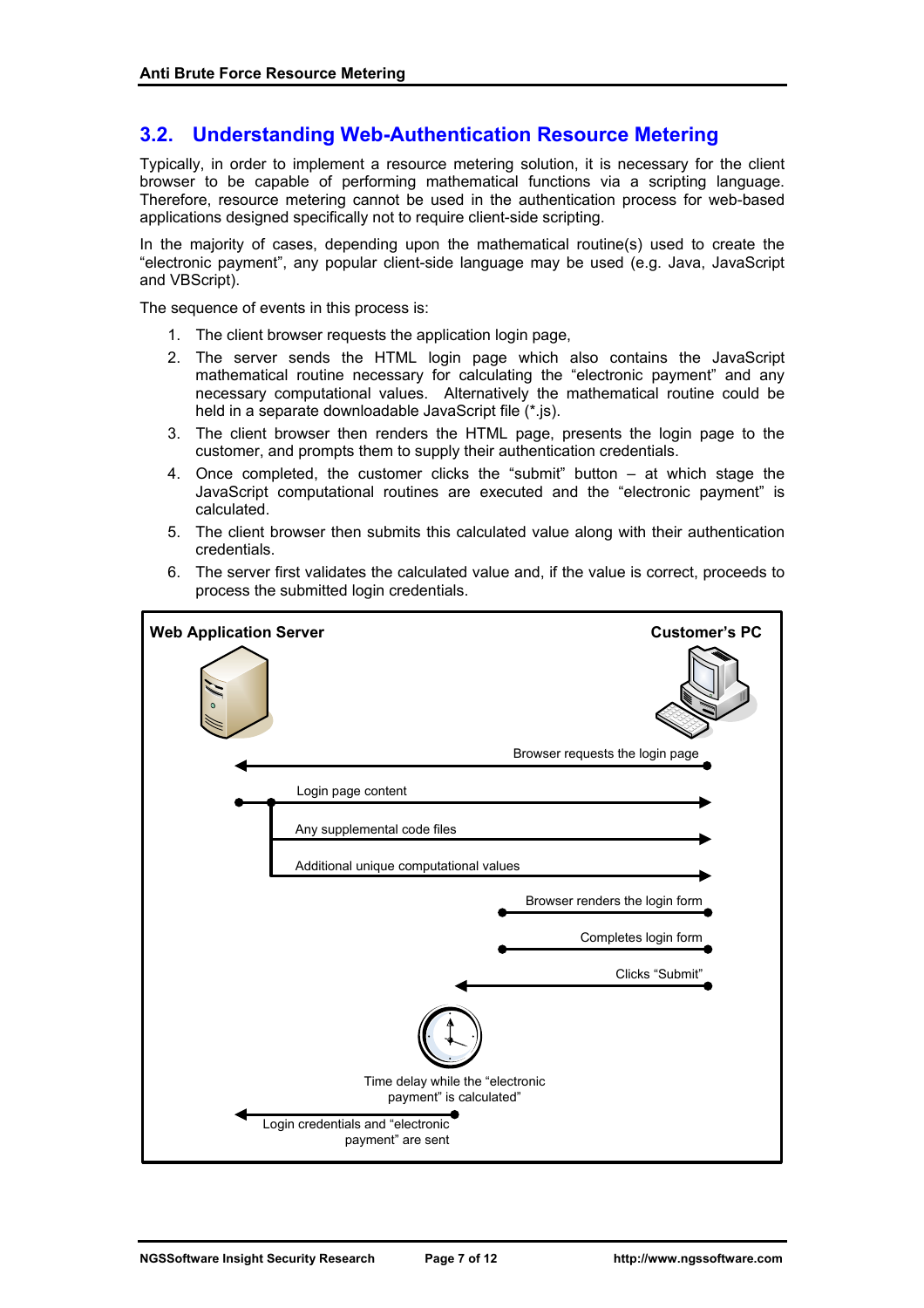If the "electronic payment" value is missing or incorrect, a number of options exist for handling the customer and probable attacker:

- **•** Redirect the customer back to the login page and start the entire process again using the same mathematical routine and different computational values,
- **•** With each failed submission the computational values become longer or more time consuming to calculate,
- **•** To prevent any external modification or optimisation of the mathematical routine it could be selected at random from a library of pre-created routines (only one routine should be sent within the HTML page at any one time) or rotated between multiple calculating engines,
- **•** The mathematical routines could become more sophisticated and require a higher "electronic payment" for each failed or repeated login attempt.

## **3.3. Design Decisions with Resource Metering**

A number of options exist when selecting and building a resource metering solution designed specifically to protect the web-based authentication process. Dependant on the nature of the application and the likely customer audience, a number of design considerations should be made:

- **O** Mathematical algorithm selection The choice of mathematical algorithm(s) used to create the "electronic payment" is critical. It must operate in a way that granular control of "payment" thresholds is possible and can therefore cover the minimum and maximum resource metering thresholds necessary to provide protection – typically 0 to 300 seconds.
- **O** Simple and mathematically robust the chosen client-side algorithm must be mathematically robust so that computational shortcuts cannot be achieved, or are unlikely to greatly affect the speed in calculating the "electronic payment". At the server-side, the chosen algorithm must be capable of receiving a customer "payment" that can be easily and rapidly validated. Consequently it is recommended that a well known cryptographic algorithm be used.
- **O** Minimum "electronic payment" thresholds developers should decide upon an initial or minimum "payment" threshold. In many cases, an initial "payment" calculation delay of 1 to 3 seconds is to be recommended.
- **O** Maximum "electronic payment" thresholds dependant on whether any other anti brute forcing mechanisms are included within the authentication processes; a maximum "payment" calculation delay of 2 to 3 minutes is normally recommended.
- $\bullet$  Download size the combined file size of the HTML code content along with any necessary file inclusions and algorithms should be considered. While focused attacks are common, attackers are the minority and the time taken for the client browser to download all page content should not become prohibitive over slow Internet connections.
- **O** Fit with account lock-outs automated account lock-out processes are likely to influence the way a resource metering solution is to work. Developers should review the number of incorrect login attempts necessary to trigger an account lock-out event, and then decide upon the appropriate intermediary thresholds for each "electronic payment". In general, increasing the threshold by 50% or a doubling of the time to calculate the "electronic payment" is to be recommended – until the maximum threshold is reached

#### **3.3.1. Hashcash in Web Authentication**

Extending the lessons learned in implementing anti-spam "hashcash" solutions, it is a trivial task to adopt similar formatting and cryptographic algorithms and use them as the key resource metering process for web-based application authentication systems. The following example shows one way in which "hashcash" could be implemented.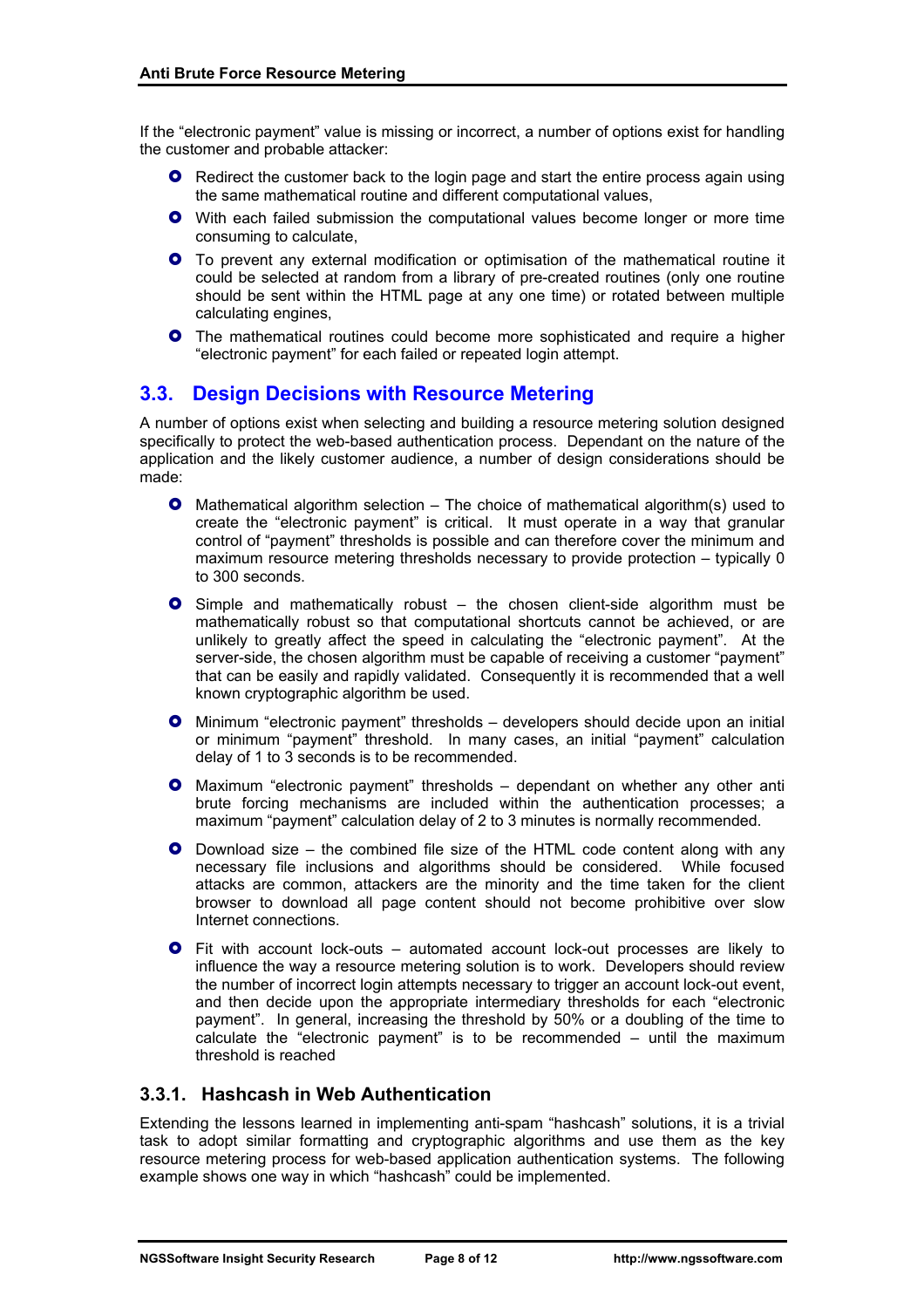

It is important to note the following about this sample "hashcash" implementation:

- } A separate code library (e.g. a Java class file) is downloaded by the customers PC. This file may contain multiple cryptographic routines capable of calculating several different types of "hashcash" electronic payment. The specific routine to be used in the authentication process will be selected by the application server, and may be varied between login attempts to help prevent pre-computation issues or shortcut optimisations.
- **•** For each and every customer connection, a different "seed" value is supplied. This seed value is used as part of the "hashcash" calculation process. It is important that this seed value be sufficiently long enough to ensure that an attacker could not viably pre-compute the hashes in advance (i.e. the "050318" in the example above could be longer and composed of alphanumeric values).
- **O** The application must keep a record of which seed value is assigned to each connection. In many cases this connection monitoring can be maintained through standard SessionID handling processes.
- **O** The inclusion of date or time information is included to make it more difficult for an attacker to pre-compute all hashes in advance. This can also be complicated by the fact that the server may also require a different hashing algorithm or computational code segment be used to calculate the "Hashcash". For added complexity, the use of hour and minute data within the "hashcash" prefix would be recommended.
- **O** The server decides upon the number of bits necessary for a partial "hash-collision". This value is the key to defining how much computational effort (and consequently time delay) must be incurred by the customer's client in calculating the electronic payment.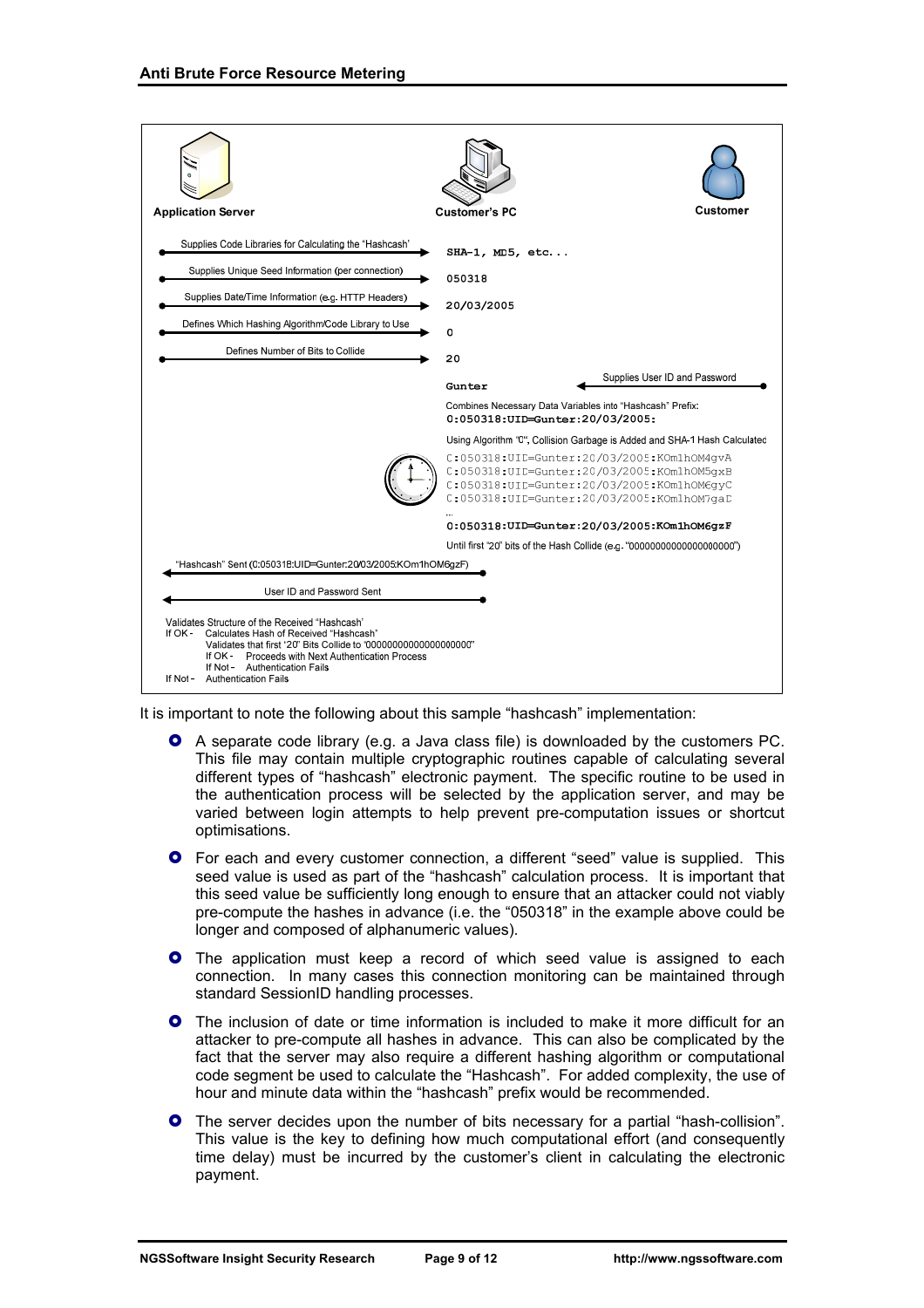- **O** The customer's client must append collision garbage (random data) to the prefix and calculate SHA-1 hashes until it comes across a "hashcash" string that result's in a partial "hash-collision". In this example, a partial hash-collision occurs when the first 20 characters of the hash are all zero – i.e. "00000000000000000000". Developers could of course define any value they wish to collide with. Using the SHA-1 hashing algorithm coded in Java, a 20 bit collision took about 2 seconds.
- **O** After the "hashcash" value has been calculated, it is submitted to the application server along with the other authentication data. The application should validate the structure of the "hashcash" first before calculating the corresponding hash. If the appropriate partial hash-collision occurs, the application can then proceed with processing the authentication information (e.g. User ID and password).
- **O** Should the customer fail to authenticate, the application would require the user to attempt to login again. However, in this and subsequent failed attempts, the server would assign a new "seed" value and also increase the number of bits necessary to cause a partial hash-collision (i.e. increasing the time it takes to calculate a valid "Hashcash" value).

#### **3.3.2. Resource Metering Recommendations**

Should an organisation choose to implement a resource metering solution, the following recommendations are made:

- **O** Well known mathematical cryptographic hashing algorithms are recommended as they are likely to require less dynamic data to be transported between client and server for the process of calculating the "electronic payment". Additionally, since these algorithms have received a lot of independent analysis, they are likely to be more robust against computational shortcuts.
- **O** The calculation of the "electronic payment", when using a partial "hash-collision" algorithm, should include a random seed value supplied by the application server (which forms a unique identifier for the connection, and is changed with each connection or refresh of the login page).
- **O** Developers should carefully review and test the time necessary for a customer's client to calculate valid partial hash-collisions for each value likely *n*-bit collision value. If multiple calculation routines are used, each routine should be tested. Developers should be aware that older computers may be slower in calculating hashes.
- **•** Given that there is a delay between submitting the login credentials, calculation of the "electronic payment" and final response from the server; the customer should be provided with a visual effect to indicate that things are proceeding as planned and that they do not need to re-submit the data or refresh their browser page. The use of progress bars and animated timers are recommended.

# **3.4. Resource Metering and Brute Force Attack Vectors**

Resource metering can provide a valuable method of preventing or otherwise limiting the susceptibility of a web application's authentication process to multiple brute force guessing attack vectors. Unlike implementations that rely on incremental timeouts being enforced at the server-side or enforcing access threshold limitations, the use of client-side computationally intensive "electronic payments" can provide a more elegant and robust solution. Key points to a resource metering solution include:

- **•** Load Balancing Since the resource metering effectively occurs at the client side, it is not necessary for the application to manage submission timeouts. Therefore, with load balanced applications, it is not possible for an attacker to bypass server response delays by requesting data from alternative load balanced hosts.
- **O** Multi-threaded Attacks in most web-based brute force guessing attacks, the attacker makes multiple simultaneous connections to the application server; thus conducting a multi-threaded attack. In doing so, the attacker can conduct hundreds or thousands of guessing attempts every second. By forcing an attacker to calculate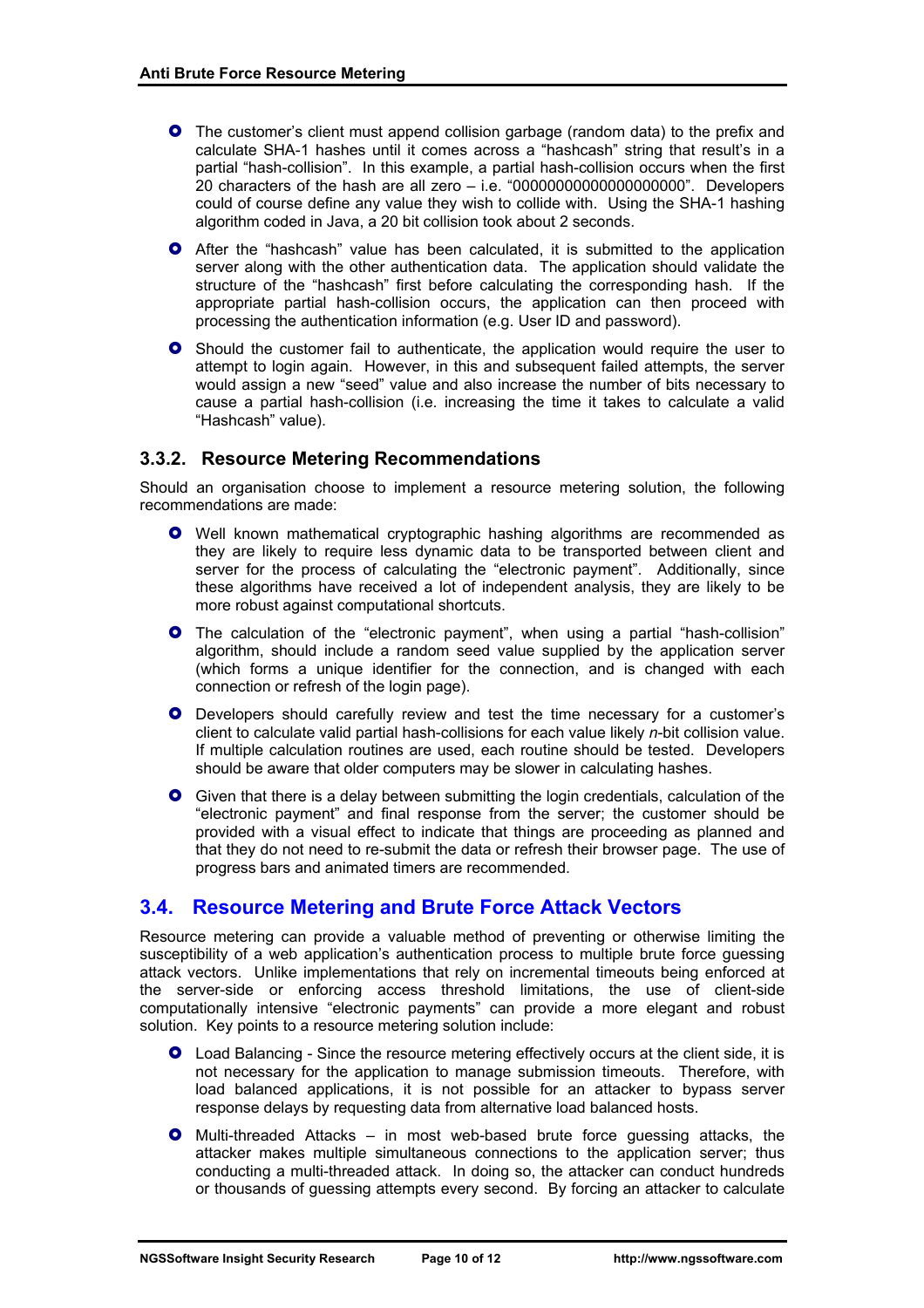and submit an "electronic payment" with each guess, even using an algorithm with partial hash-collisions that result in only 1 second of delay, the attacker may only carry out one guess per second irrespective of how may simultaneous connections they have from the same attack client (since the CPU often reaches 100% utilisation when calculating the "hashcash", calculating 200 simultaneous values means that each thread has a  $1/200<sup>th</sup>$  share of the CPU's computational ability, and correspondingly it will take 200 times longer to calculate a standard "1 second" value).

- **O** Incremental Control Since time delays and computational effort are controlled by a collision bit length, it is a simple process to increase the time spent in calculating the "electronic payment" without any subsequent increases in server-side session management requirements.
- **O** Unbounded payment These incremental steps in "electronic payment" are not bound to a single customer's login variables. Consequently, the same payment is required whether an attacker is brute force guessing the customers User ID, Password, or any other authentication value.
- } IP Address Restrictions By enforcing "electronic payments" on all authentication submissions (even without the use of incremental controls), the application could also enforce different levels of payments for different IP ranges. For instance, IP addresses or ranges associated with DSL users in China could require "hashcash" that takes 10 seconds to calculate, while well known ISP Proxies could incur 5 seconds and trusted IP addresses only 1 second of payment.
- **•** Script Requirements This solution requires that the customer's client browser supports an appropriate scripting language.
- **O** Computer Specifications The specification of the customer's client host will dictate the speed at which it can calculate mathematical challenges and consequently the "electronic payment" may be less for new or high end computers.
- **O** Alternative Applications Resource metering through "electronic payments" does not have to be limited to authentication processes. Organisations may find that implementing a similar strategy for financial transactions or any other form of data submission back to the application server could benefit from its use and the corresponding throttling of speed.

#### **3.4.1. Why not use Mandatory Server-side Timeouts?**

Some organisations may have chosen to adopt a mandatory server-side timeout strategy to implement a form of resource metering against brute force attacks. In these schemes, the application server forces all authentication submissions to wait some period of time before responding (e.g. the customer clicks "submit" – the data is sent to the server – the server processes the data and waits 4 seconds before issuing any response to the customer). However, there are a number of limitations to this strategy which may be overcome through the use of client-side imposed resource metering.

Most importantly, by forcing computationally intense processes to occur at the client-side (not just a wait or sleep-type function) it becomes almost impossible to conduct a multi-threaded brute force attack. Consider an application that enforces a 4 second delay at the server-side for each submission. If an attacker opens 1000 simultaneous connections to the server and submits a different customer authentication to each one, after 4 seconds 1000 responses are received by the attacker – corresponding to 250 guessing attempts per second. Using the earlier "hashcash" example but with a 4-second computational load, if the attacker makes 1000 simultaneous connections to the server, it will take approximately 4000 seconds to submit all the guesses – corresponding to 0.25 attempts per second.

Finally, by shifting the onus away from the server environment and on to the client, valuable resources are freed up (including processing overheads, threads, memory allocations and open TCP ports).